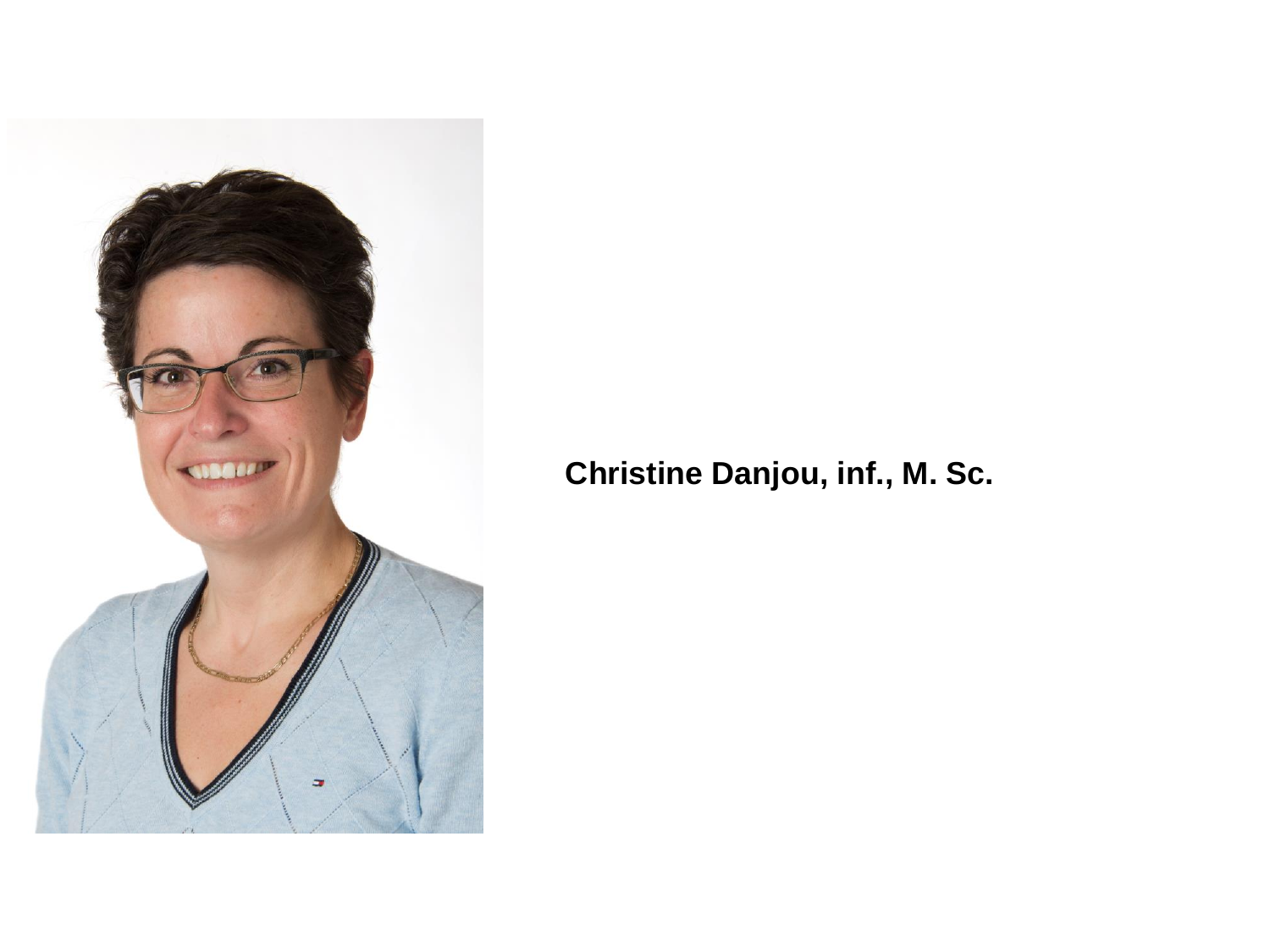#### **Sonia Mathieu, inf., M. Sc.**

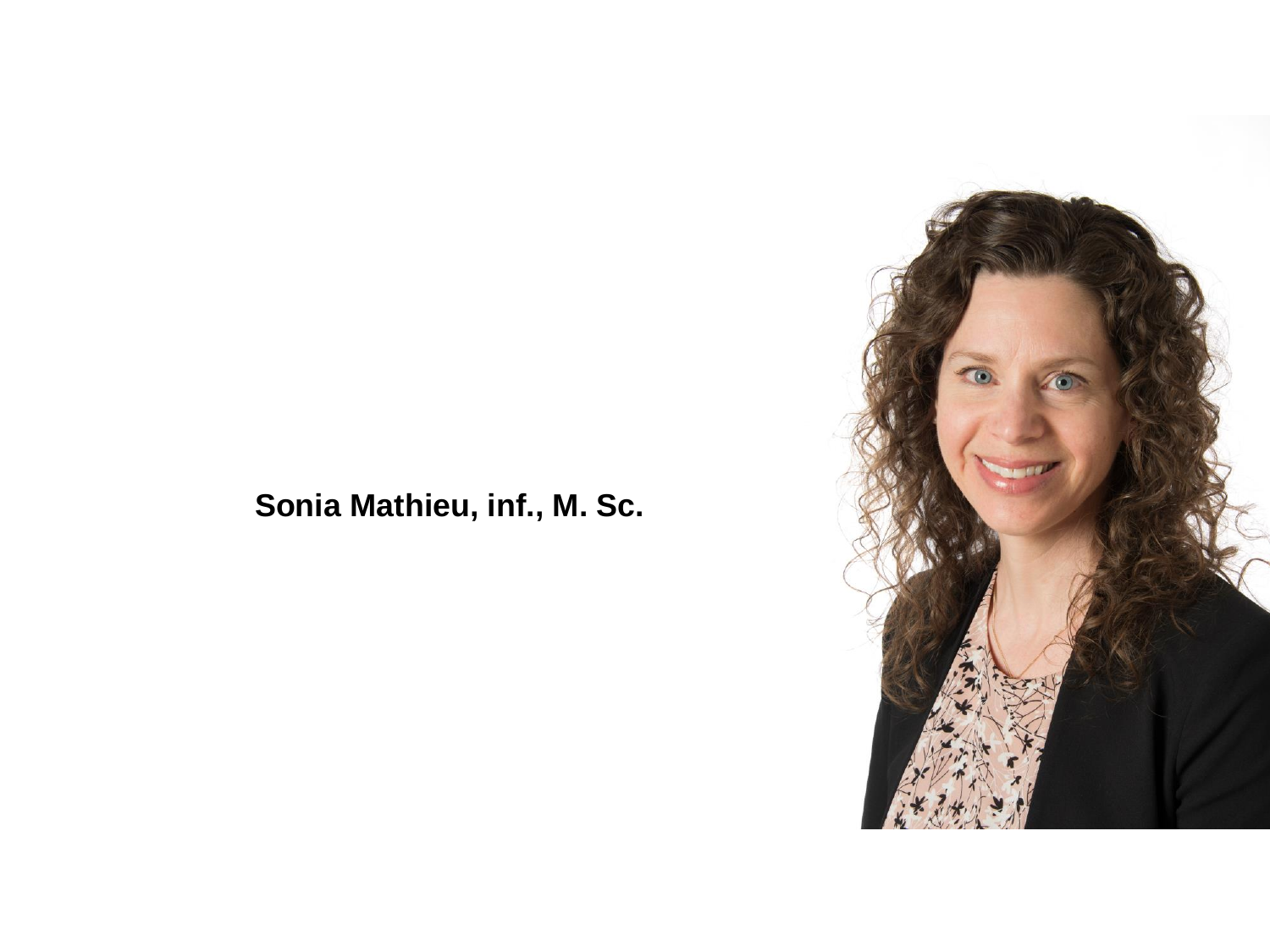# Et si le dépistage infirmier faisait toute la différence.

**Christine Danjou**, inf. M.Sc.

Infirmière de pratique avancée - Sciences neurologiques

Sonia Mathieu, inf. M.Sc.

Infirmière clinicienne – Trajectoire neurovasculaire

CHU de Québec – Université Laval Hôpital de l'Enfant-Jésus

Sommet AVC – Octobre 2020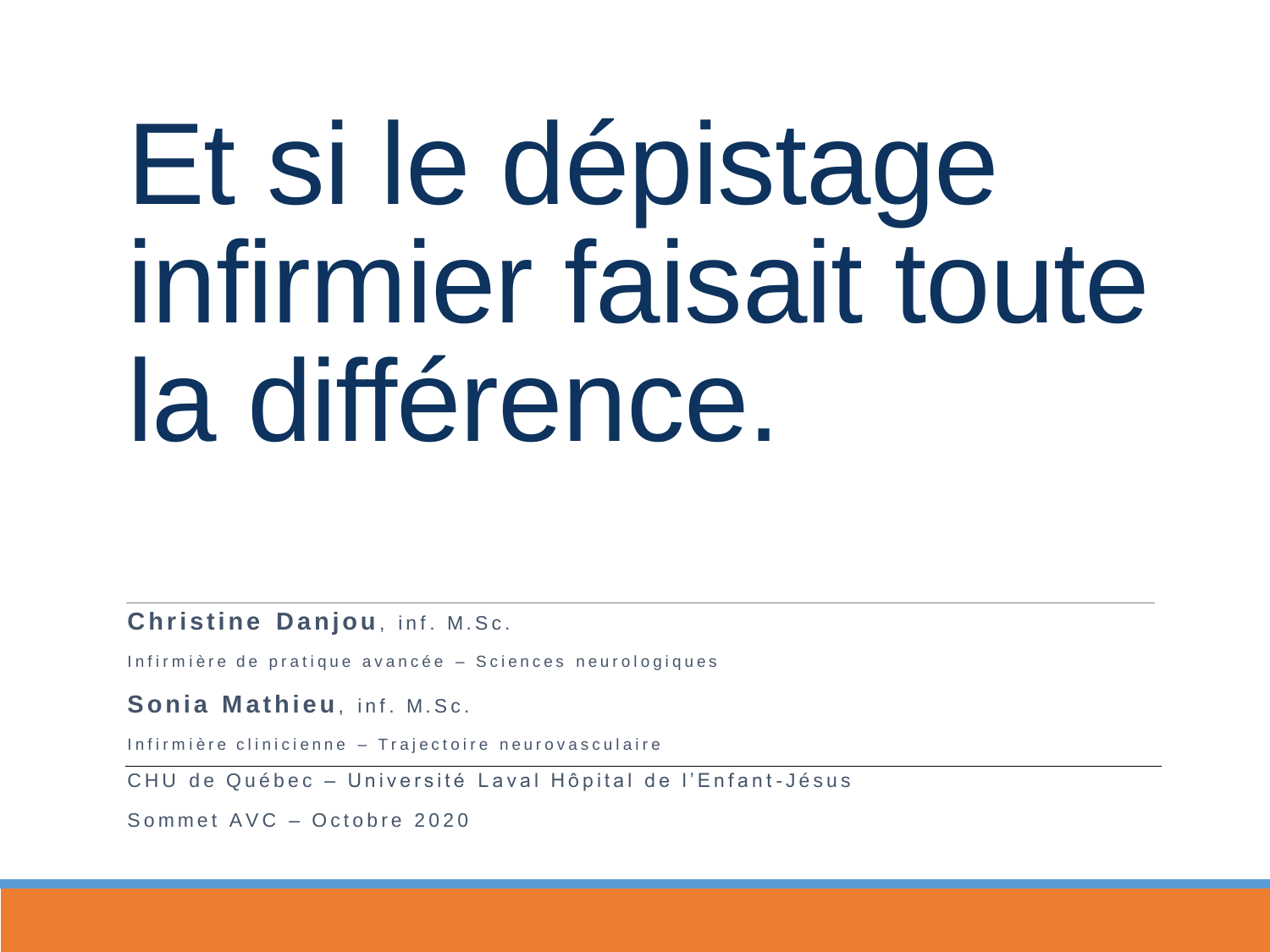**Déclaration des conflits d'intérêt réels ou potentiels**

**Christine Danjou Sonia Mathieu**

**Je n'ai aucun conflit d'intérêt réel ou potentiel en lien avec le contenu de cette présentation.**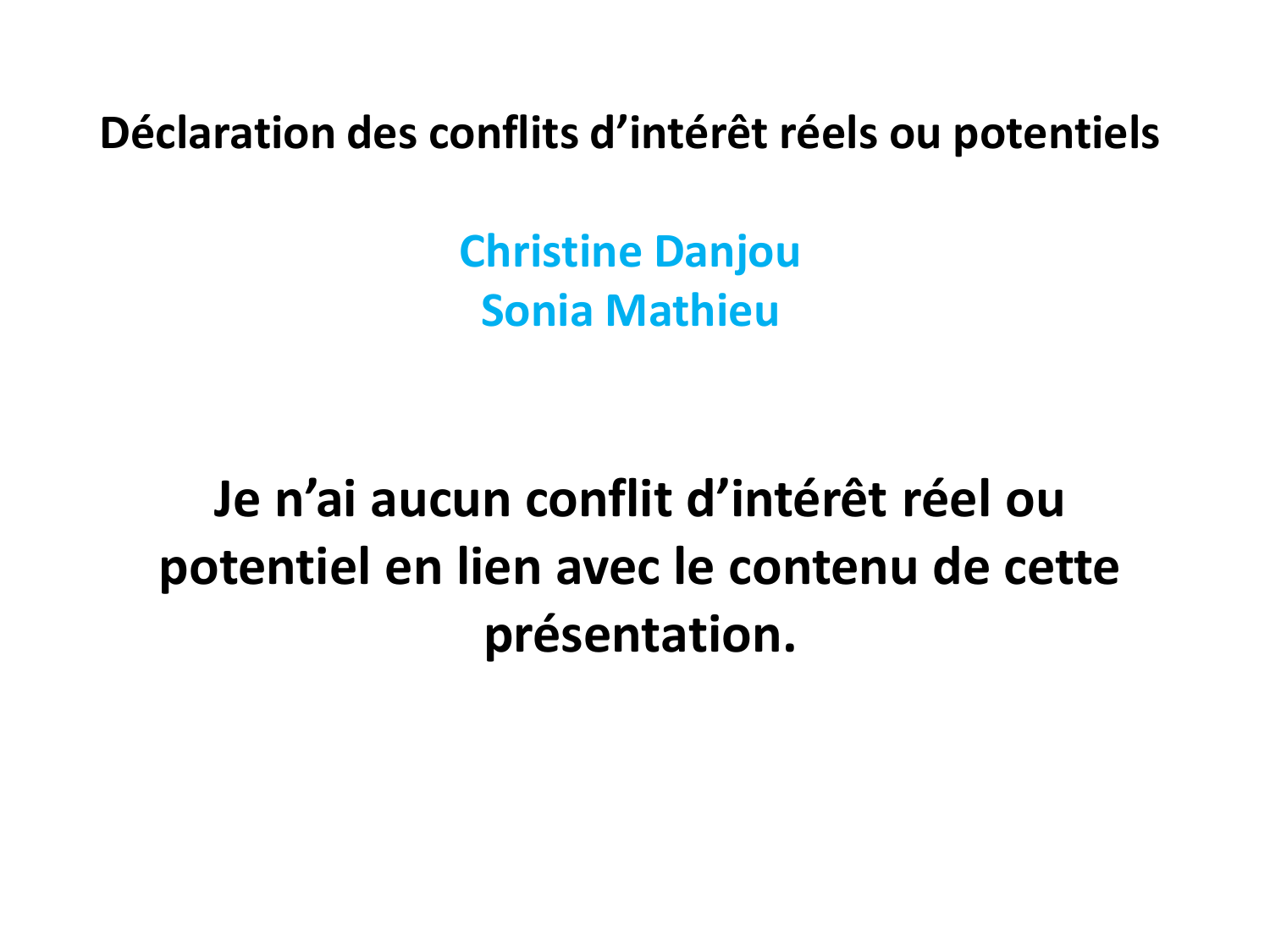

### **Objectif de la présentation :**

**- Après cette activité, les participants seront en mesure de reconnaître et d'apprécier l'importance du dépistage infirmier auprès de la clientèle ayant subi un AVC.**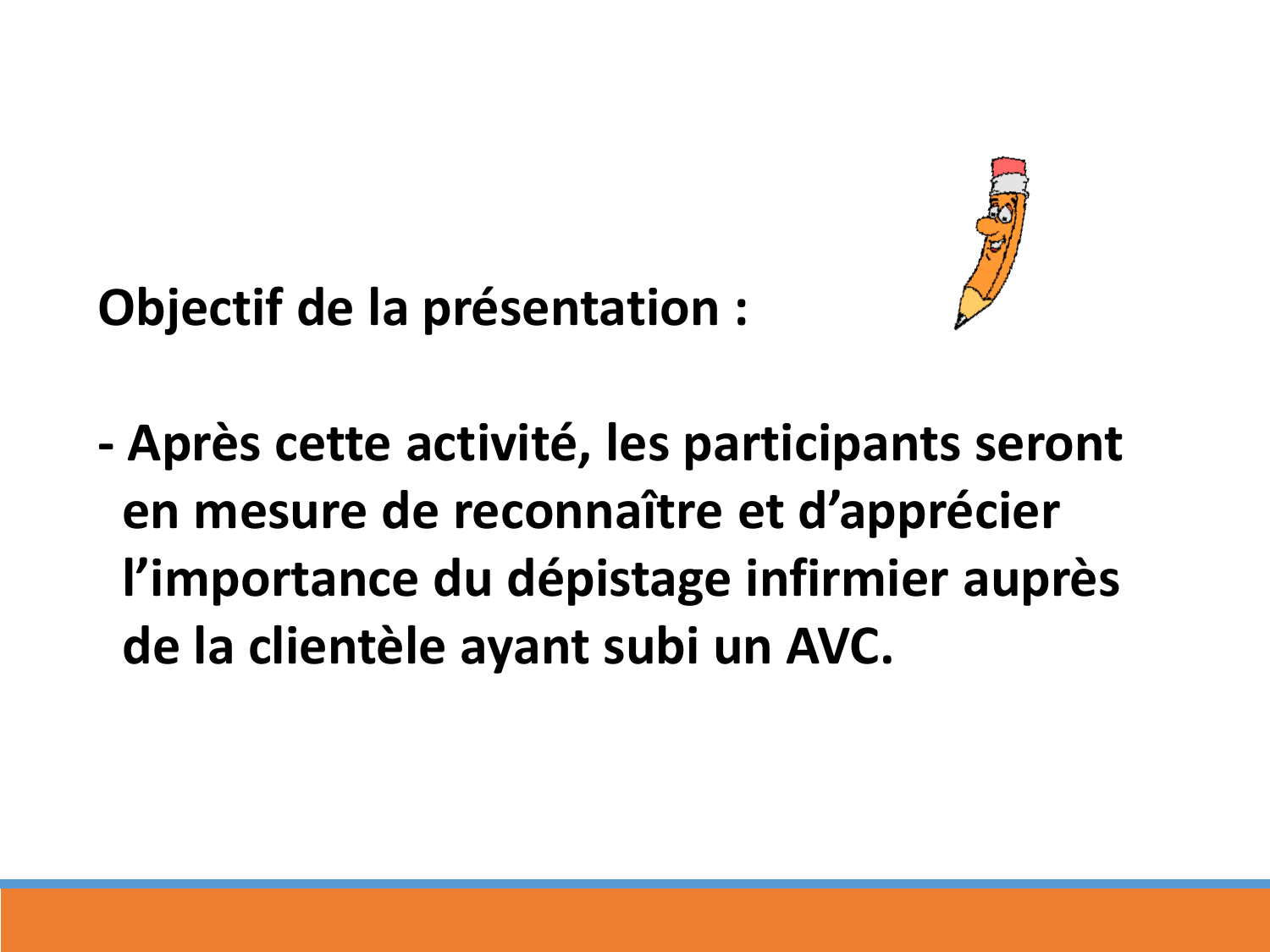### **ESCAPE Resultats**



Source : Collège Royal des médecins et chirurgiens du Canada <http://www.royalcollege.ca/rcsite/documents/dialogue/dialogue-15-7-f>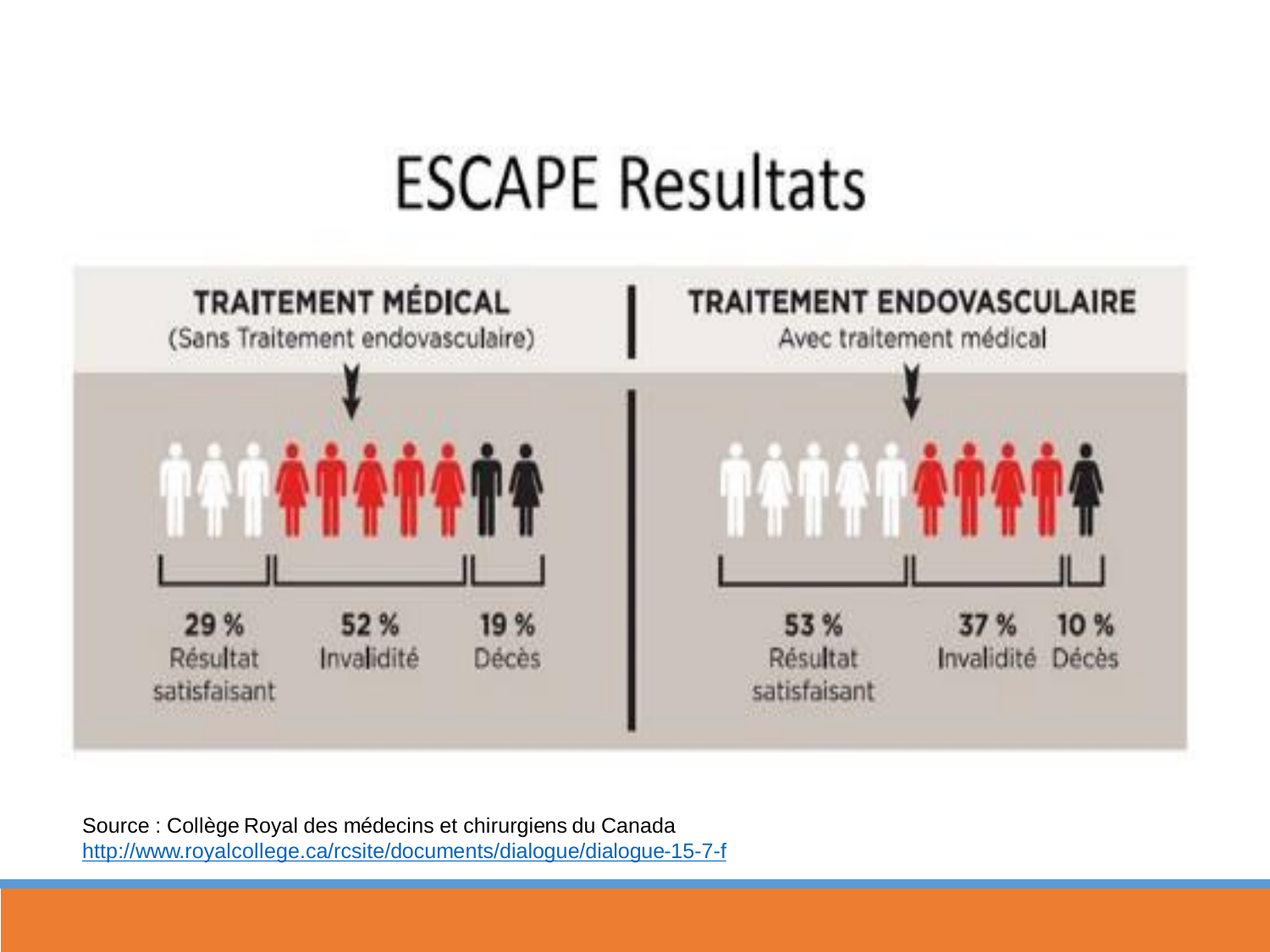

Source : Adaptée de Coordination Nationale Infirmière <http://archives.coordination-nationale-infirmiere.org/index.html>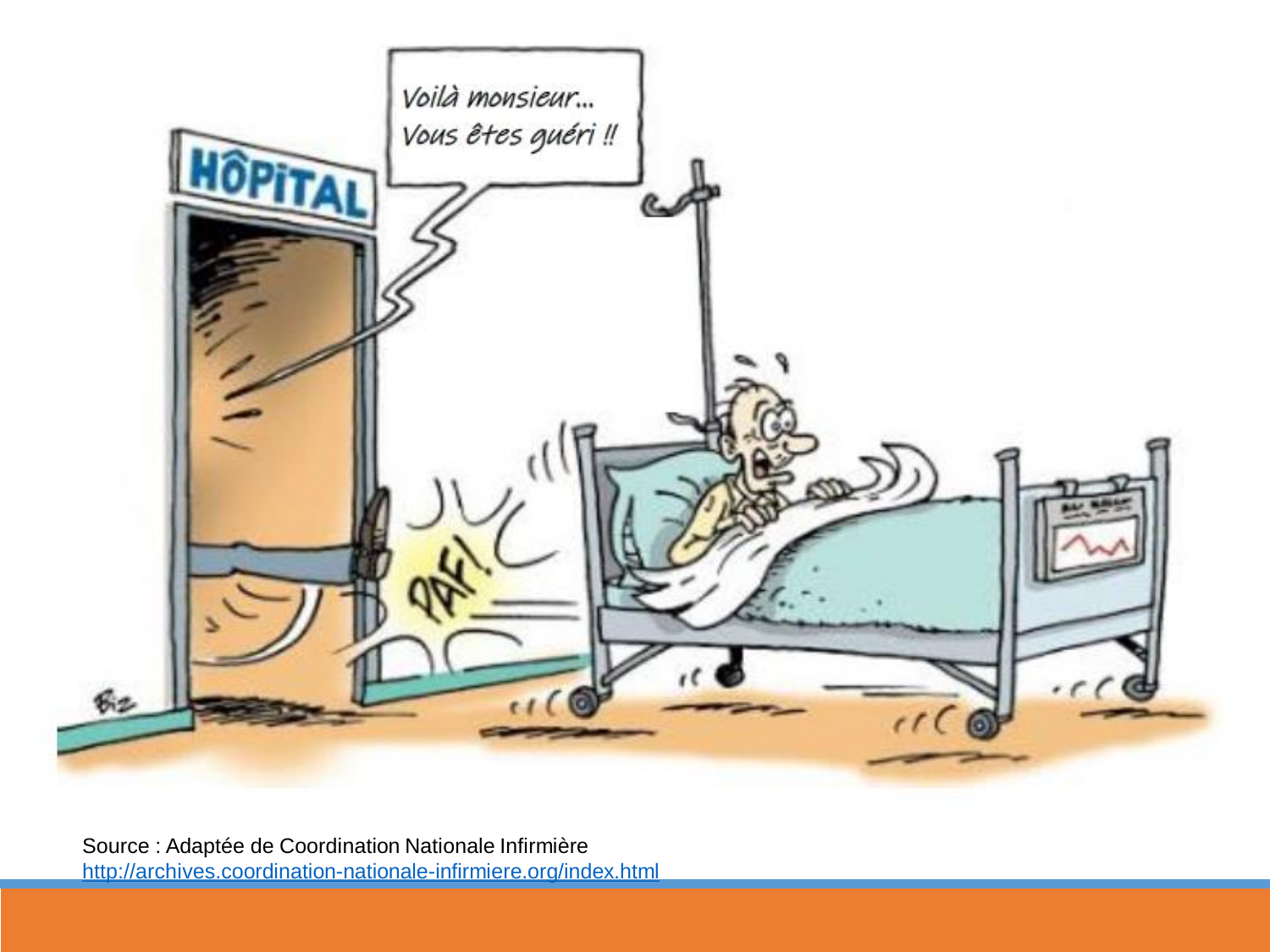

Source : La Tribune <https://www.latribune.ca/chroniques/marc-allard/pourquoi-vos-problemes-se-repetent-d8de8930ed519cf7d478c44798960e3e>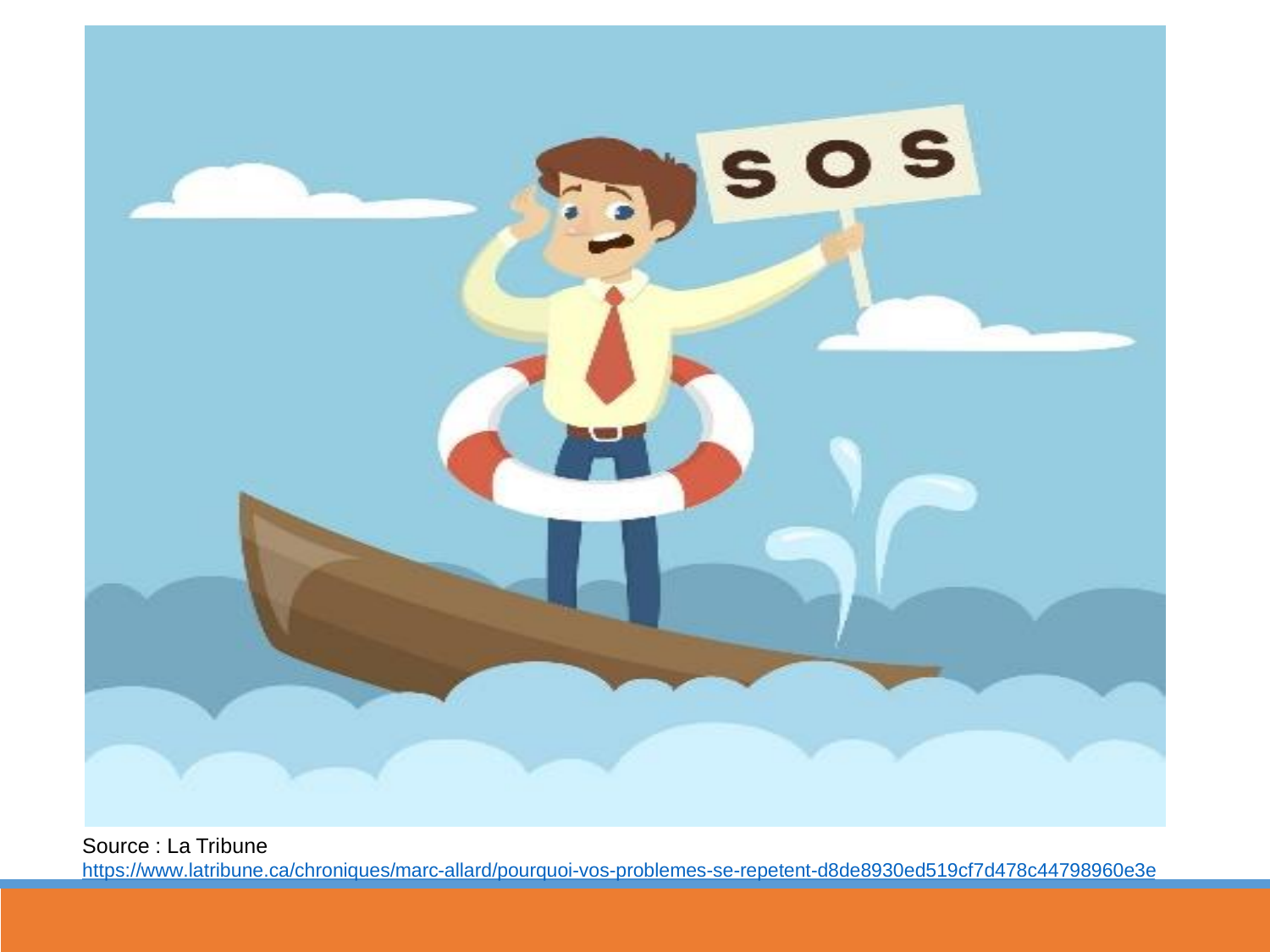### **MADAME MULTITÂCHES**



Source : Personage de la collection Monsieur Madame par Roger Hargreaves. <http://hachette-jeunesse.com/monsieur-madame>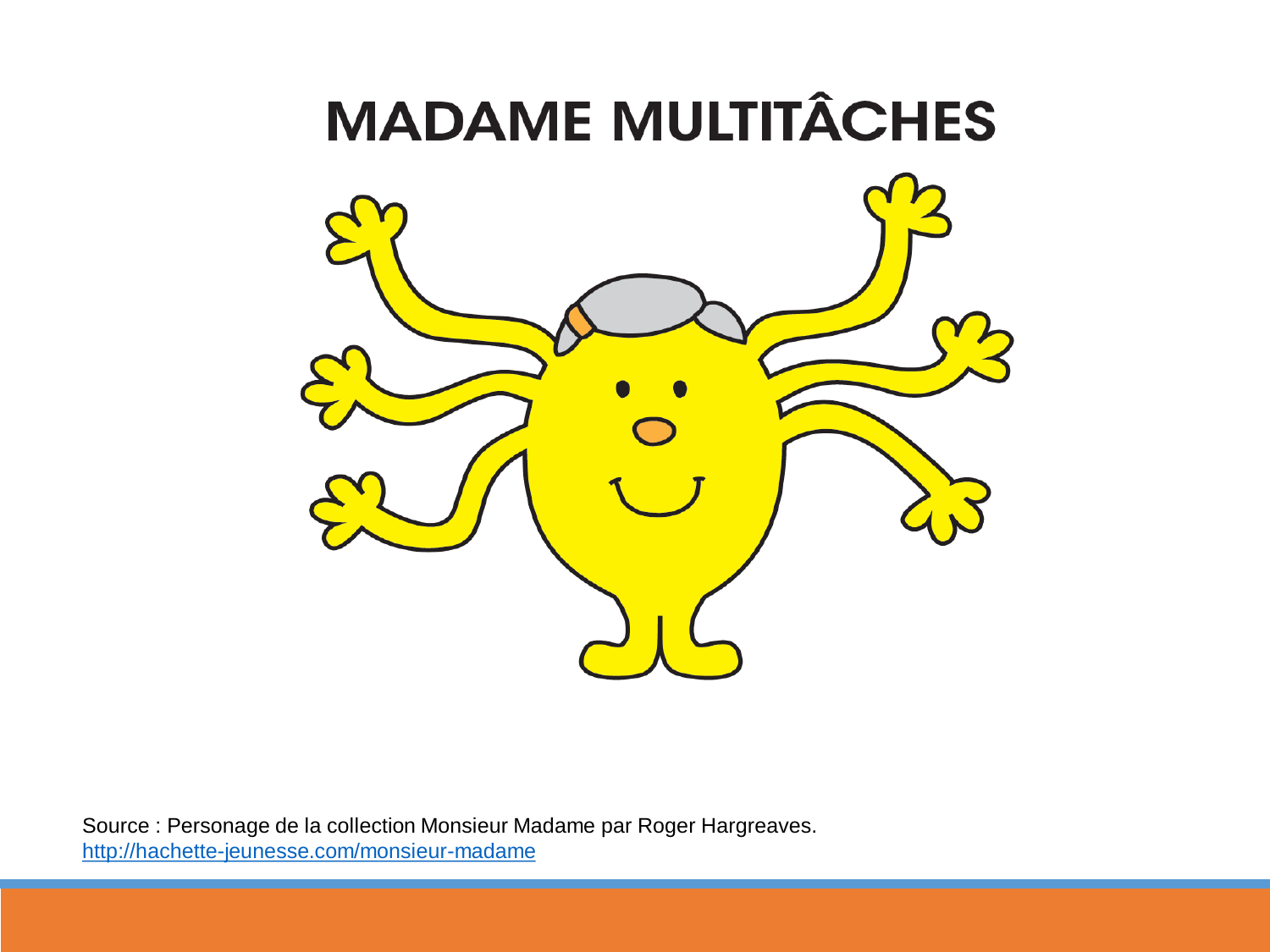#### **AHA Scientific Statement**

#### **Comprehensive Overview of Nursing and Interdisciplinary Care of the Acute Ischemic Stroke Patient**

#### A Scientific Statement From the American Heart Association

Debbie Summers, MSN, RN, FAHA, Chair; Anne Leonard, MPH, RN, FAHA, Co-Chair; Deidre Wentworth, MSN, RN; Jeffrey L. Saver, MD, FAHA; Jo Simpson, BSN, RN; Judith A. Spilker, BSN, RN; Nanette Hock, MSN, RN, FAHA; Elaine Miller, DNS, RN, FAHA; Pamela H. Mitchell, PhD, RN, FAHA; on behalf of the American Heart Association Council on Cardiovascular Nursing and the Stroke Council

Summers, D., Leonard, A., Wentworth, D., Saver, J. L., Simpson, J., Spilker, J. A., . . . Mitchell, P. H. (2009). Comprehensive Overview of Nursing and Interdisciplinary Care of the Acute Ischemic Stroke Patient. Stroke, 40(8), 2911-2944.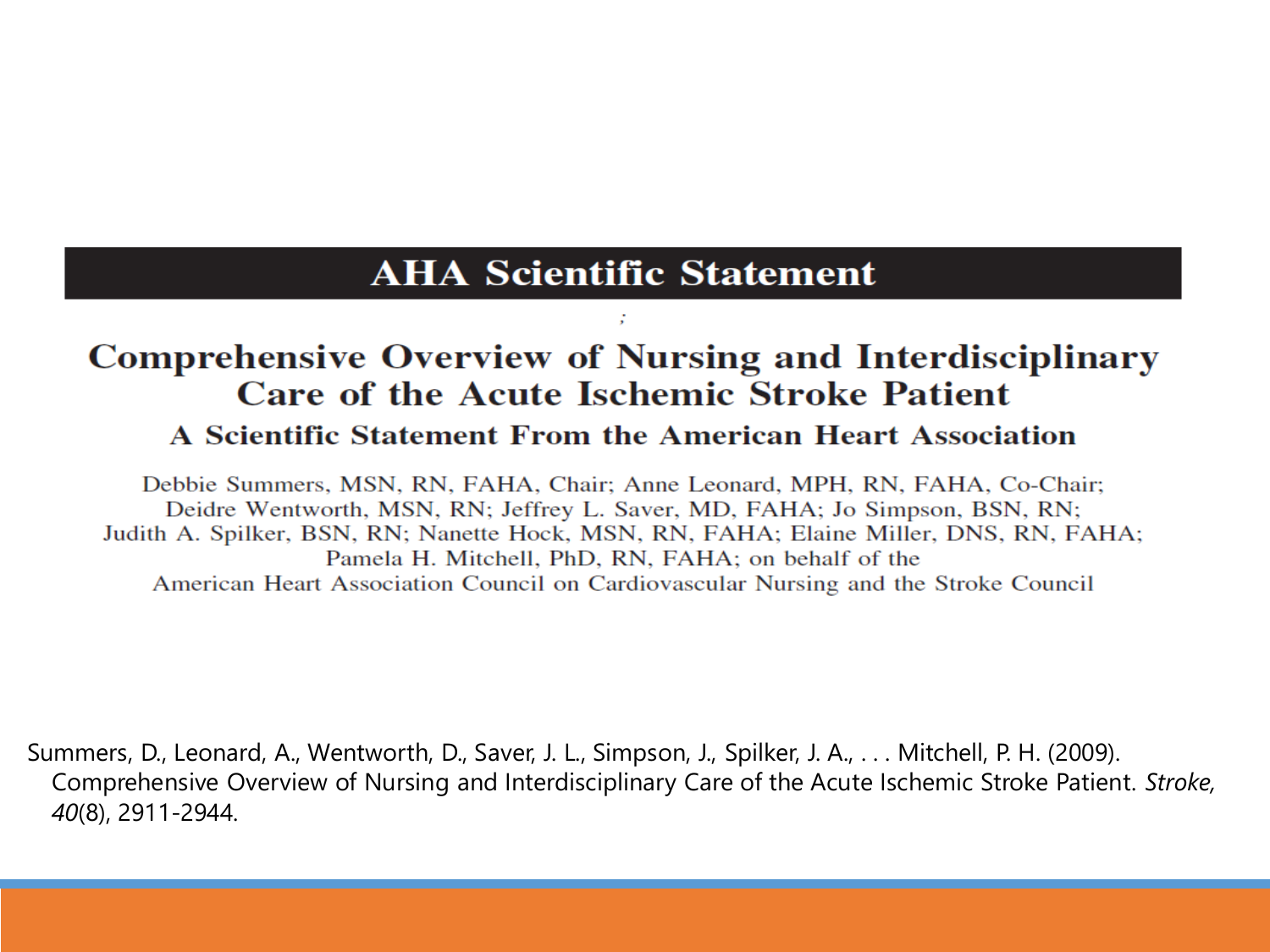## **Stroke rehabilitation and** discharge planning

Kerr P (2012) Stroke rehabilitation and discharge planning. Nursing Standard. 27, 1, 35-39. Date of acceptance: June 21 2012.

Kerr, P. (2012). Stroke rehabilitation and discharge planning. *Nursing Standard, 27*(1), 35-9.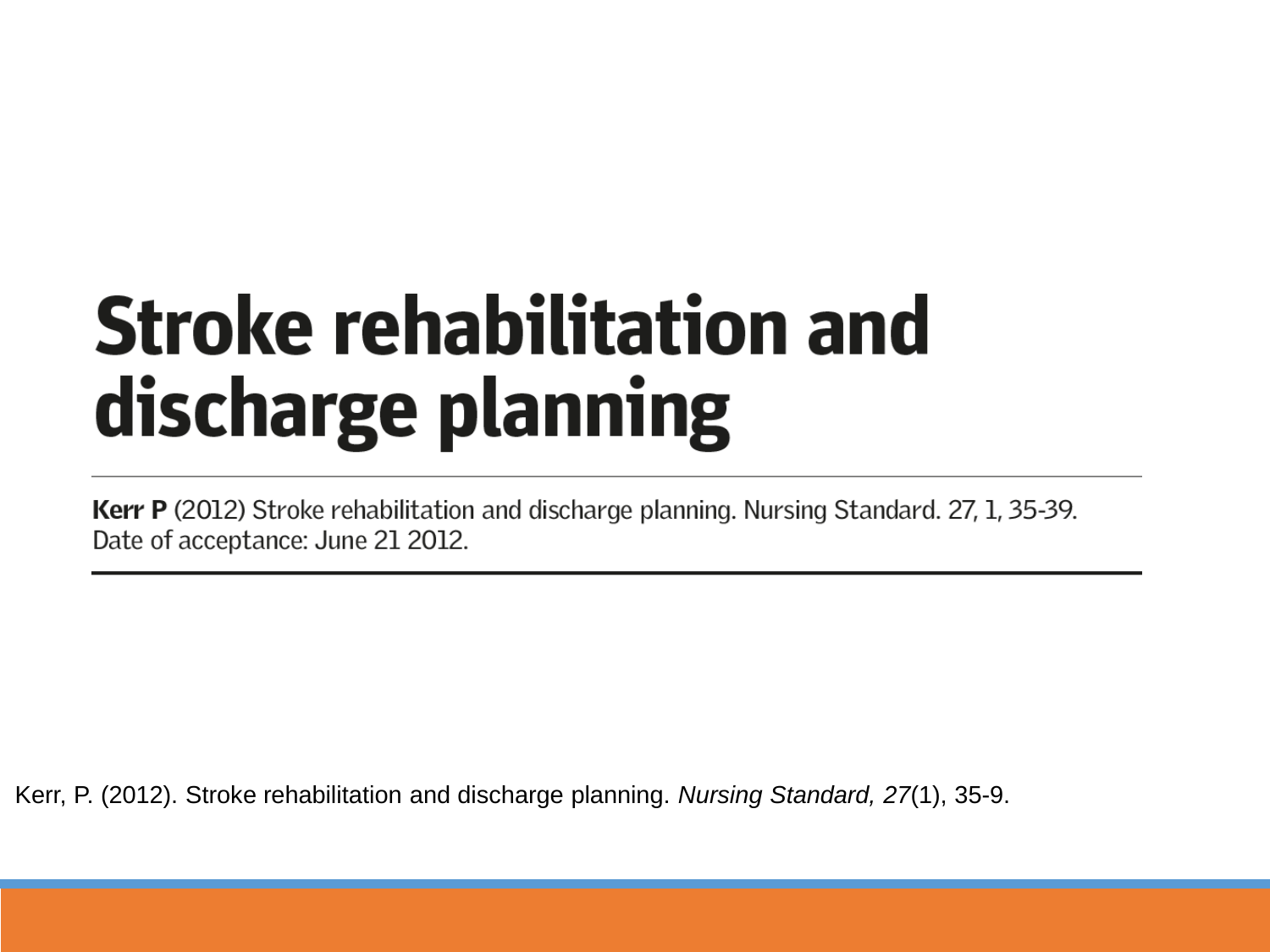## Role of the nurse in acute stroke care

**Christopher Stephen Clare** 

Clare, C.S (2020). Role of the nurse in acute stroke care. *Nursing Standard, 35*(4), 75-83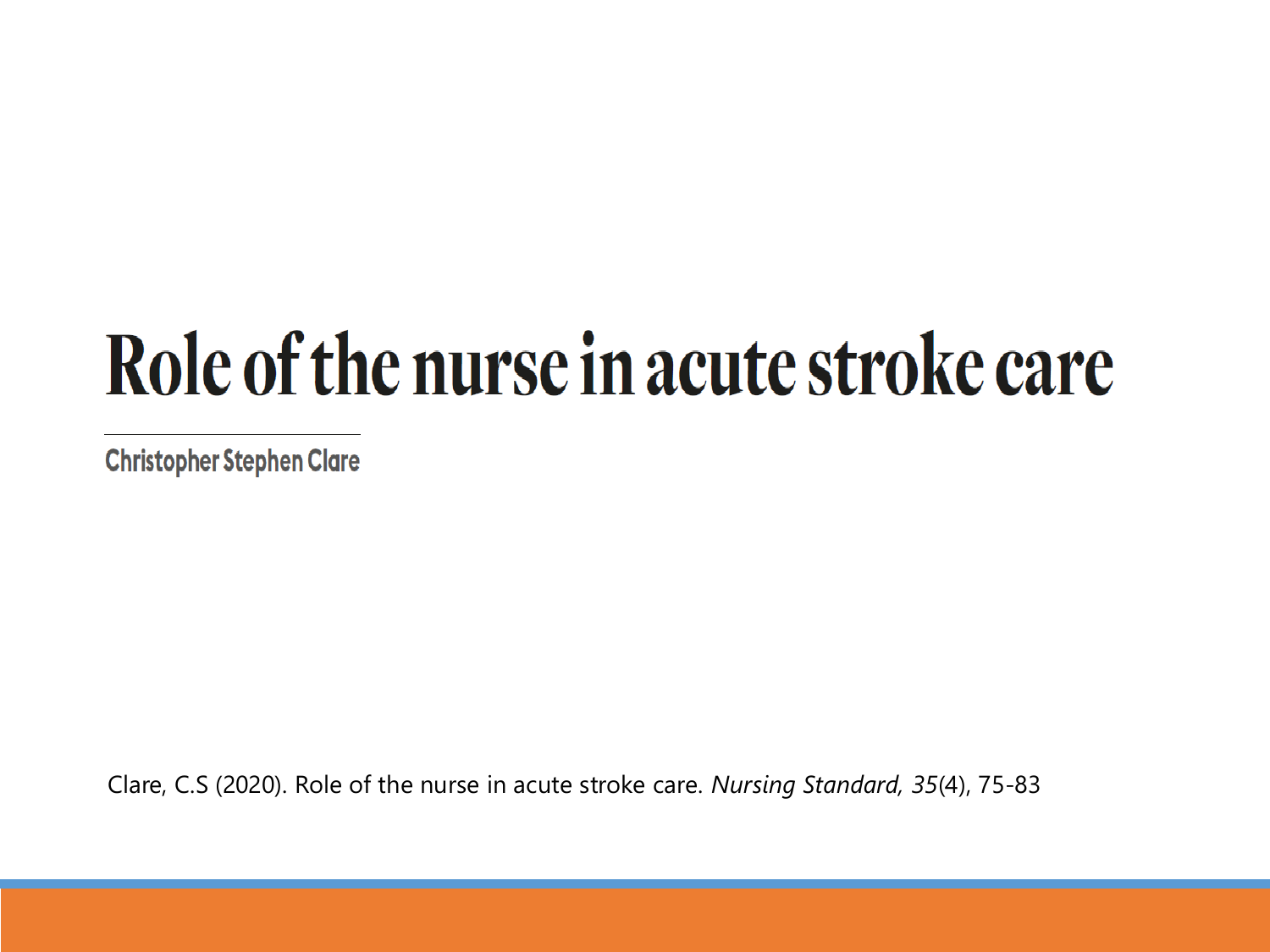Journal of Advanced Nursing, 2000, 32(1), 174-181

Issues and innovations in nursing practice

#### A description of the nursing role in stroke rehabilitation

Christopher R. Burton BN RGN Lecturer, Department of Primary and Community Nursing, University of Central Lancashire, Preston, England

Burton, C.R. (2000). A description of the nursing role in stroke rehabilitation. Journal of Advance Nursing, 32(1), 174-81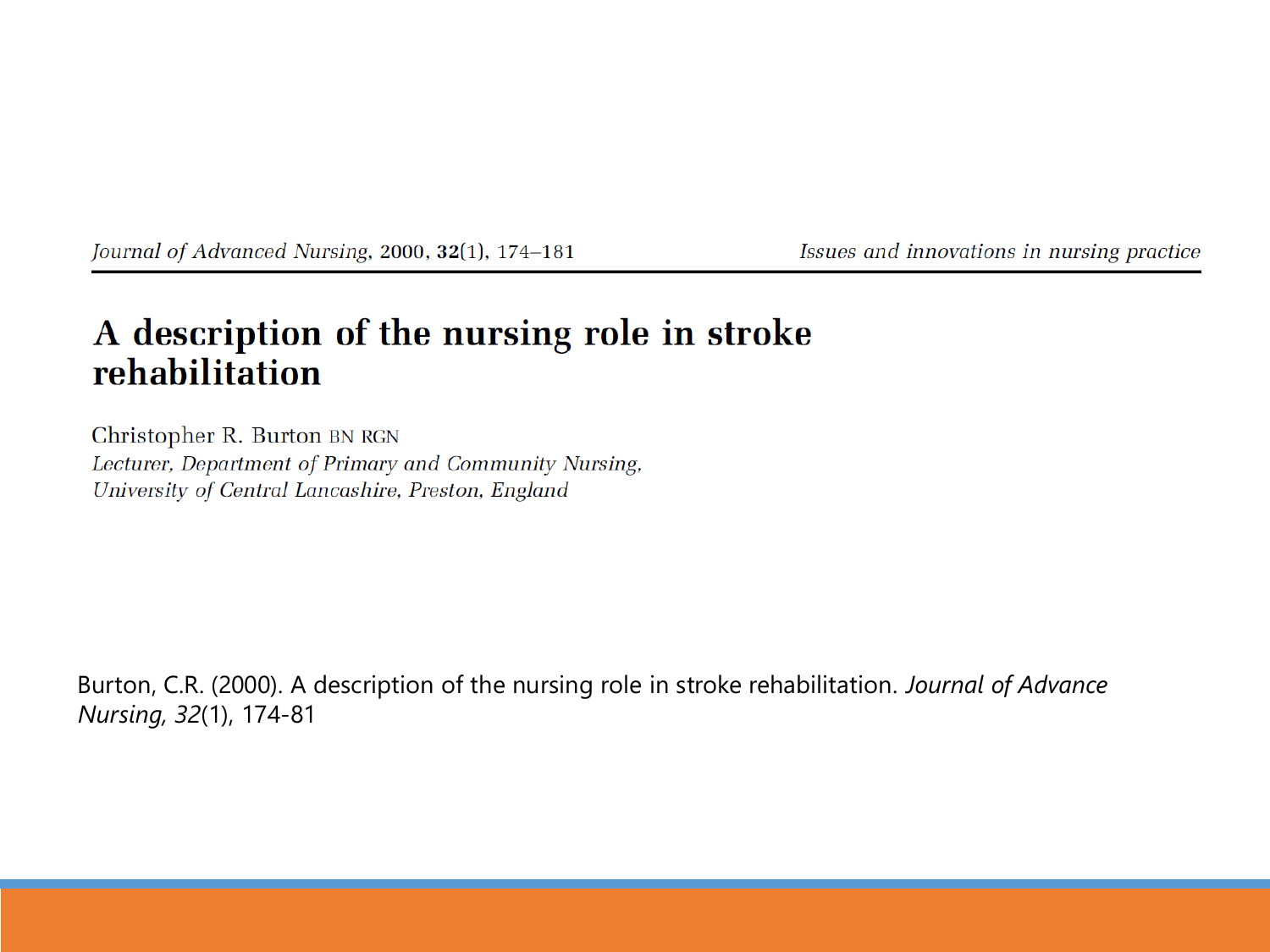

Source : Ordre des infirmières et infirmiers du Québec [http://www.oiiq.org](http://www.oiiq.org/)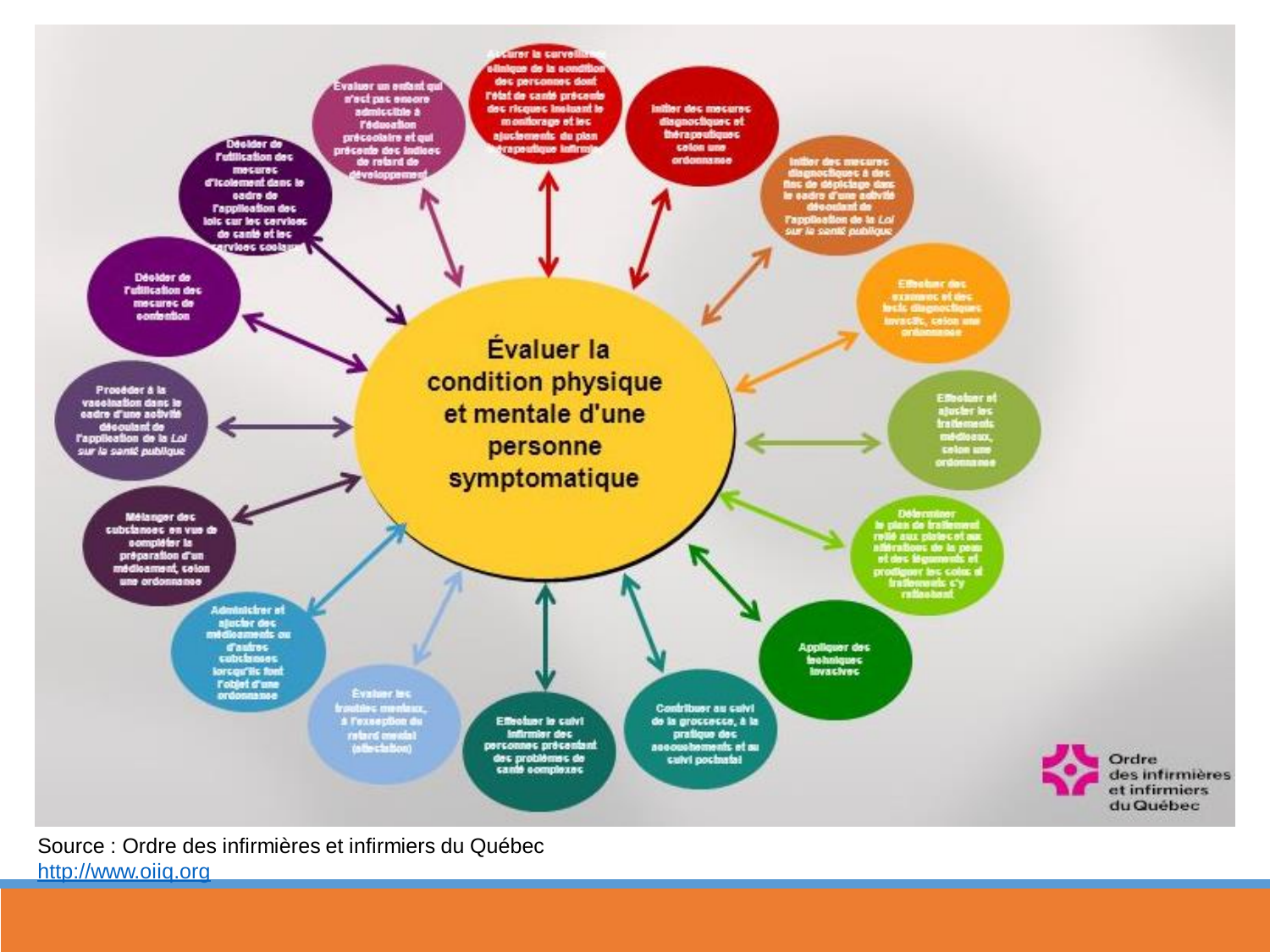**Assurer la surveillance clinique de la condition des personnes dont l'état de santé présente des risques incluant le monitorage et les ajustements du plan thérapeutique infirmier.**

Évaluer la condition physique et mentale d'une personne symptomatique

**Effectuer le suivi infirmier des personnes présentant des problèmes de santé complexes.**

Source : Ordre des infirmières et infirmiers du Québec [http://www.oiiq.org](http://www.oiiq.org/)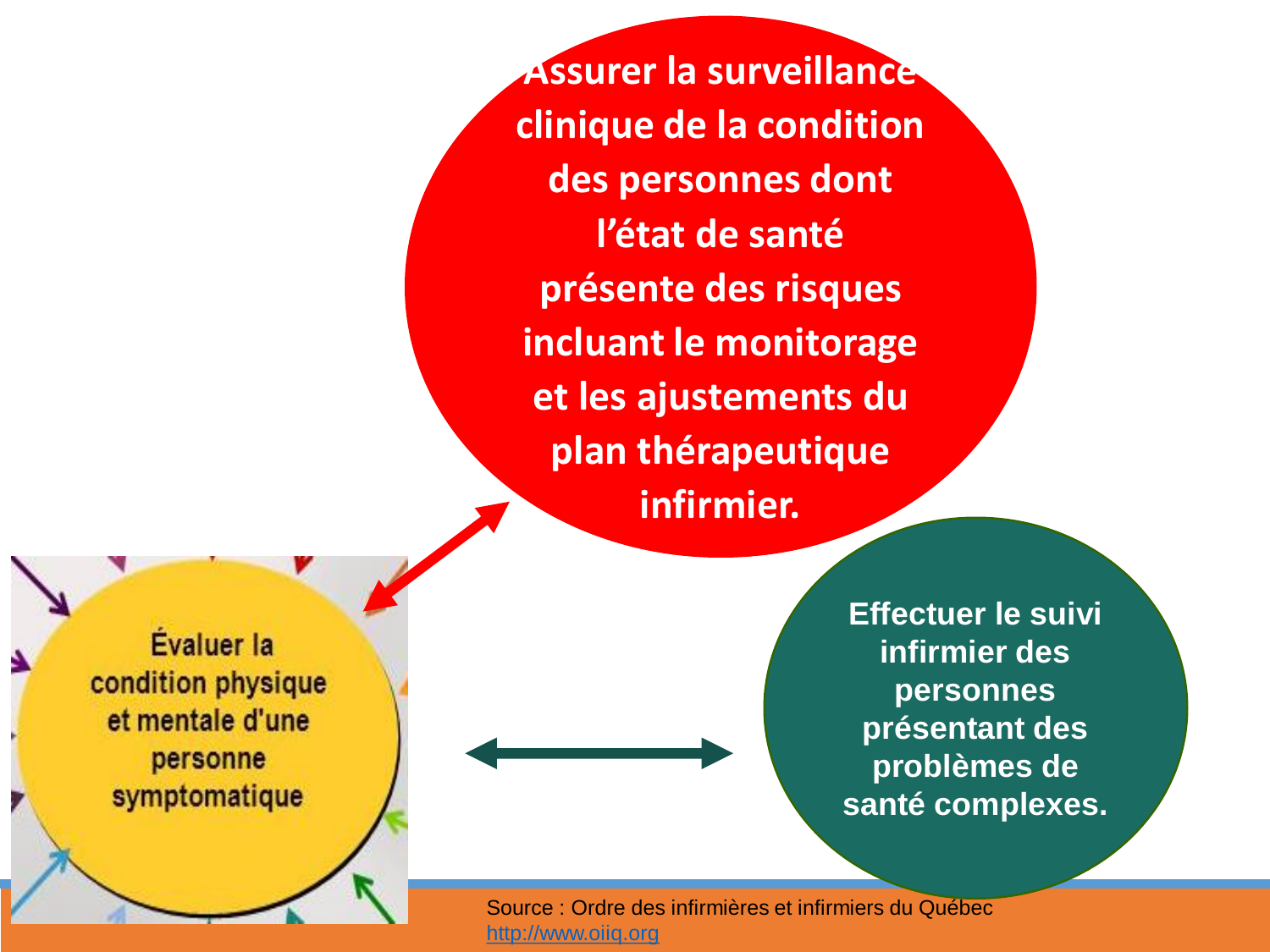

# Dépistage gratuit

Source : Université de Montréal [https://www.calendrier.umontreal.ca](https://www.calendrier.umontreal.ca/detail/862449-depistage-gratuit-contre-la-chlamydia-et-la-gonorrhee)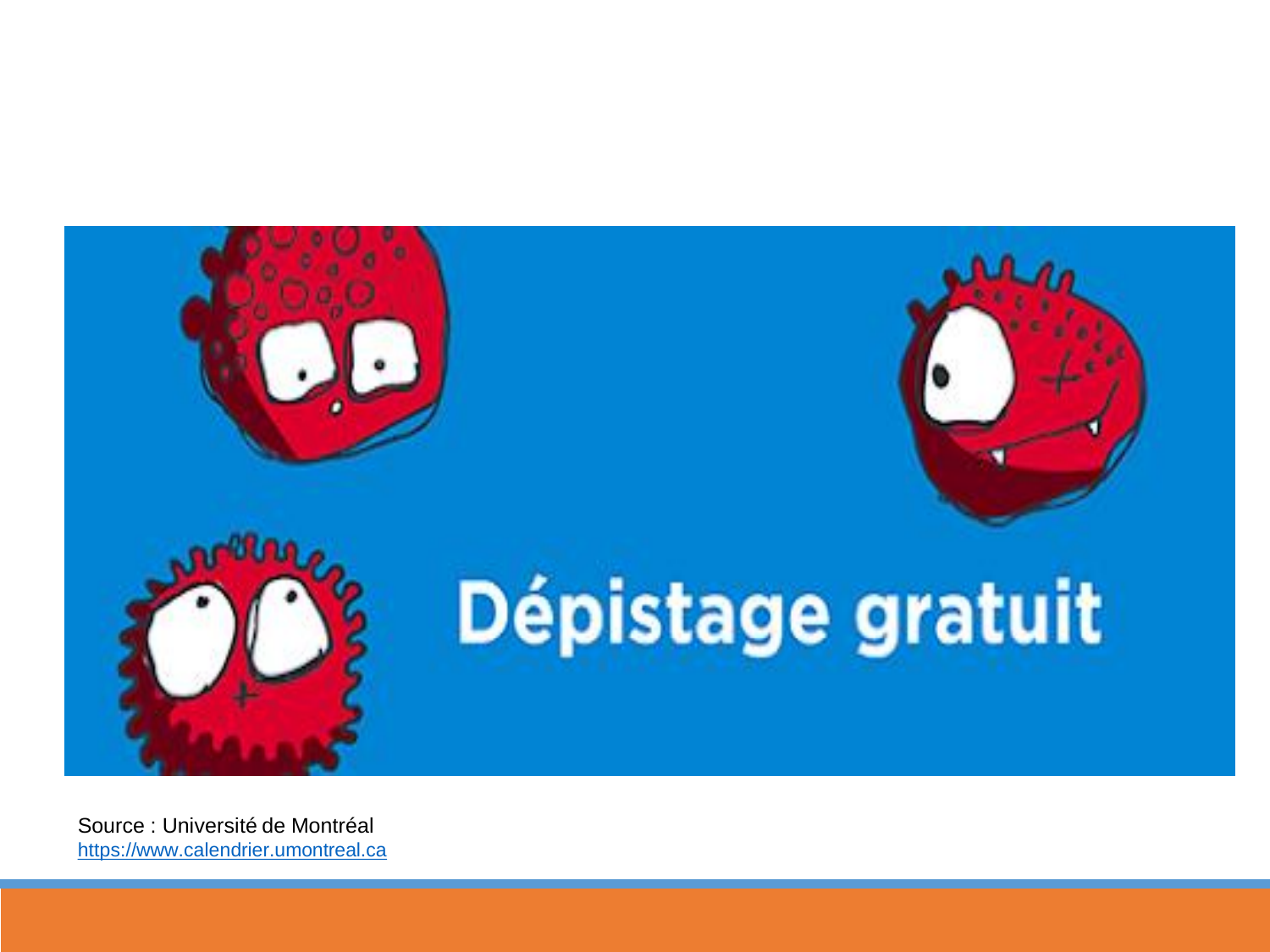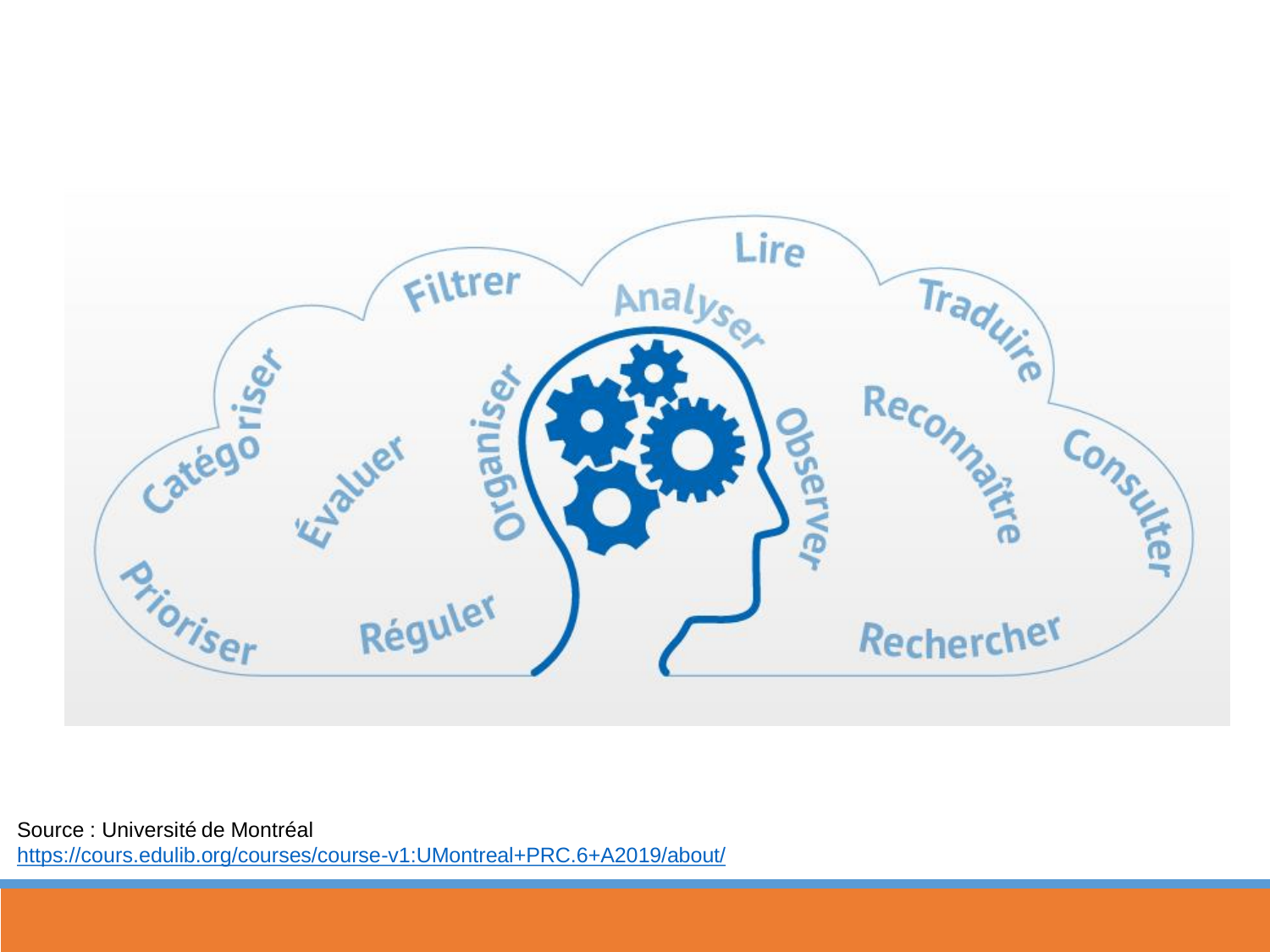

Source: https://fr.123rf.com/clipart-vecteurs/dessin\_infirmi%C3%A8re.html?sti=lcuimu4ju7wqznblj8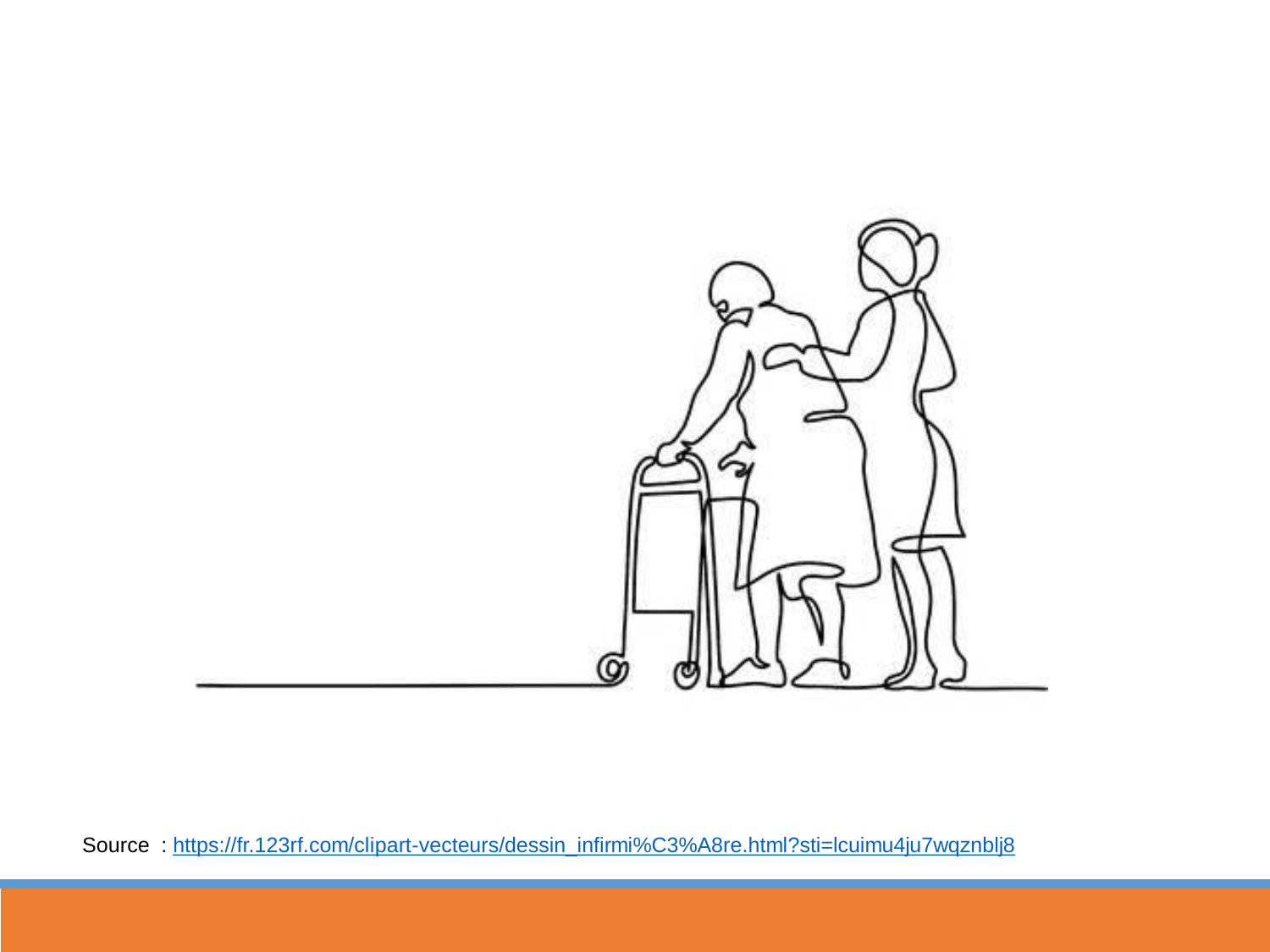

Source : <https://www.redbubble.com/shop/super+pouvoir+stickers>